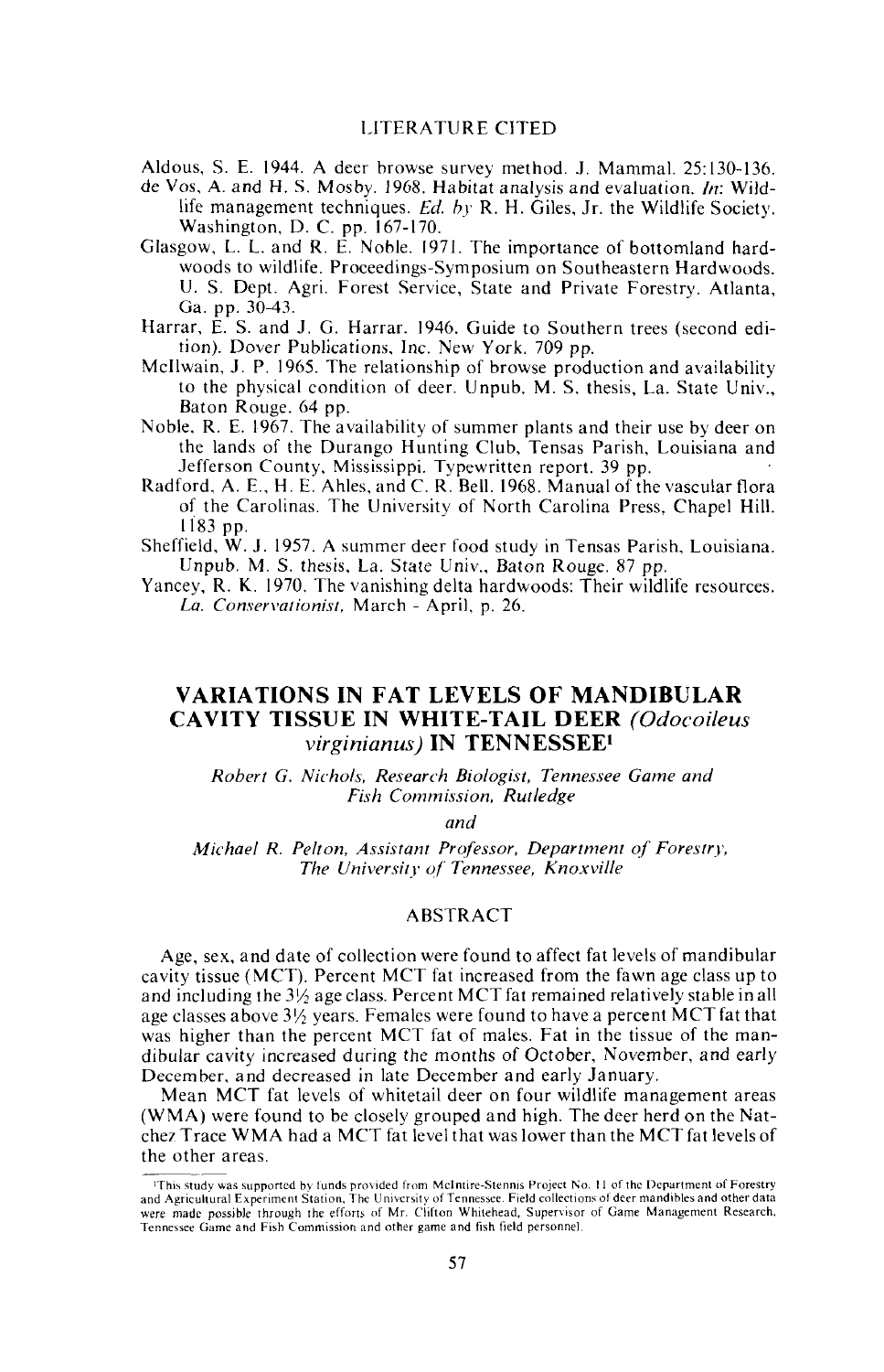Many of the decisions for habitat manipulation and population controls are based on the condition or "state of well" being of the animal population in question. The condition of a population of animals may be deducted indirectly from the effects of a population on its habitat. However, much research has been attempted to develop a measurement of physical criteria of individual animals of a population to determine the population's condition.

Gross weight, hind foot length, heart girth, antler growth, and gross internal and external visual estimates have been used singularly or in combination to determine condition in large animals (Harris, 1945; Riney, 1955; Mcilwain, 1965). These indices of condition are qualitative rather than quantitative measurements. Attempts to develop quantitative measurements of condition usually involved the measurement of the fat reserves in the animal's body. The measurement of the fat reserves as a criteria of condition has long been used as an index of condition in domestic animals (Riney, 1955). Bear (1971) used subcutaneous fat reserves to measure changes in condition in the pronghorn  $(An$ *tilocapra americana).* Cheatum (1949) first described the use of bone marrow as an index of condition in the white-tailed deer *(Odocoileus virginianus).* Riney (1955), studying the red deer *(Cervus elaphus)* of New Zealand, advocated the use of kidney fat as a measure of condition, rather than bone marrow. Ransom (1965) compared kidney and bone marrow fat in the white-tailed deer, and found both to be useful criteria in determining the condition of an animal. Other authors, Bischoff (1954) and Greer (1968), have recommended variations of the bone marrow technique to determine condition in deer and elk (Wapiti). Baker and Leuth (1966) conducted a cursory study on the tissue of the mandibular cavity of whitetailed deer, and found that the fat in the tissue of the mandibular cavity might be a useful indicator of deer condition.

This study deals with the fat in the mandible of the white-tailed deer in Tennessee. Collections of mandibles were made on six wildlife management areas across the state. Each WMA was located in a different physiographic region (Table I) (Dickson, 1960; Rand, 1970). The areas where collections were made included the Tellico, Chuck Swan, Catoosa, Cheathum, Natchez Trace, and Shelby WMA's (Figure I). The collections were carried out during the 1969- 1970 and 1970-1971 hunting seasons on the Chuck Swan WMA, and on all WMA's during the 1970-71 hunting season.



Figure I. Map of the state of Tennessee, showing location of study areas and major drainages.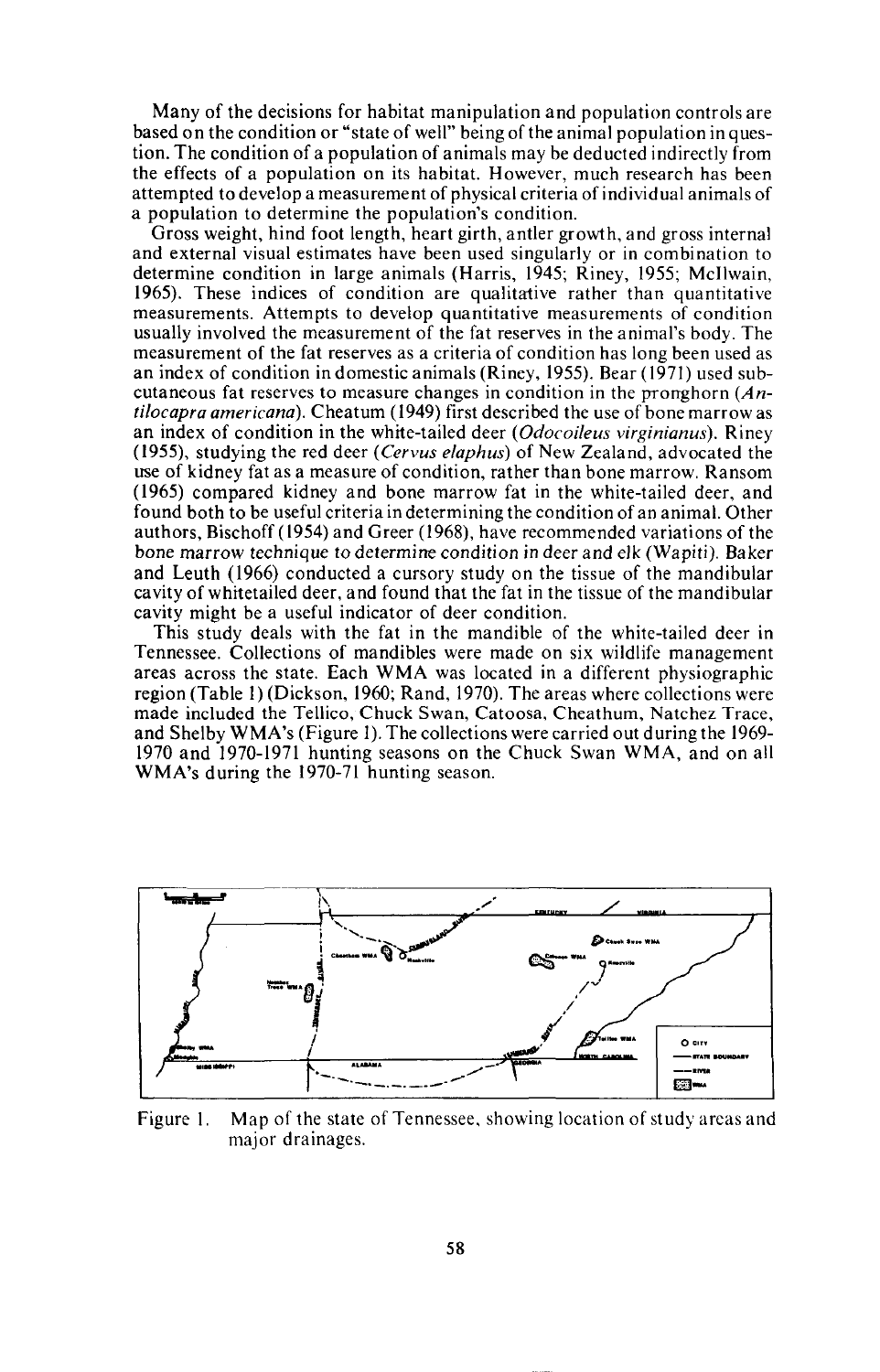|                                                   |                                                                 | DI WILDLIFE MANEMENI AREA                                                                          |                          |                                  |                                  |
|---------------------------------------------------|-----------------------------------------------------------------|----------------------------------------------------------------------------------------------------|--------------------------|----------------------------------|----------------------------------|
| Wildlife Management<br>Area                       | Physiographic<br>Region                                         | Soils                                                                                              | Avg. An.<br>CF)<br>lemp. | (Inches)<br>Avg. An.<br>Rainfall | (Inches)<br>Avg. An.<br>Snowfall |
| (Hubbard, et al., 1945)<br>Tellico WMAa           | Great Smoky<br>Mountains                                        | Ramsey Soil<br><b>Series</b>                                                                       | 57.2                     | 54.3                             | $\frac{8.0}{2}$                  |
| (Rudolph, et al., 1939)<br>Chuck Swan WMA         | Great Valley of<br>East Tennessee                               | Clarksville-Fullerton-<br>Claiborne Soil Assoc.                                                    | 54.7                     | 50.2                             | 13.4                             |
| Catoosa WMA<br>(Hubbard, et al., 1930)<br>59      | Cumberland<br>Plateau                                           | Crossville, Muskingham-<br>Muckingham-Hartsells-<br>Hartsells Soil Assoc.<br>Hartsells-Crossville, | 55.6                     | 54.0                             | $\overline{12.1}$                |
| Cheatham WMA<br>(Kerr, et al., $1928$ )           | Highland Rim                                                    | Baxter Soil Series<br>Clarksville and                                                              | 58.2                     | 48.3                             | 10.0                             |
| (Flowers, et al., 1954)<br>⋖<br>Natchez Trace WM. | Coastal Plain<br>Eastern Gulf                                   | Shubuta-Cuthbert Soil<br>Ruston-Lexington.<br>Assoc.                                               | 59.5                     | 50.7                             | 87                               |
| (Sease, et al., 1970)<br>Shelby WMA               | Coastal Plain,<br>Alluvial Plain<br>Eastern Gulf<br>Mississippi | Bowdre, and Mississippi<br>Crevasse-Commerce,<br>Tunica-Sharkey-<br>Robinsonville-<br>Soil Assoc.  | 62.0                     | 50.3                             | 3.9                              |

TABLE I<br>PHYSIOGRAPHIC REGION, SOILS, AVERAGE ANNUAL TEMPERATURE, RAINFALL AND SNOWFALL<br>DV WILL LEE ANNUAL TEMPERT AREA PHYSIOGRAPHIC REGION, SOILS, AVERAGE ANNUAL TEMPERATURE, RAINFALL AND SNOWFALL BY WILDLIFE MANAGEMENT AREA

aWildlife management area. **aWildlife management area.**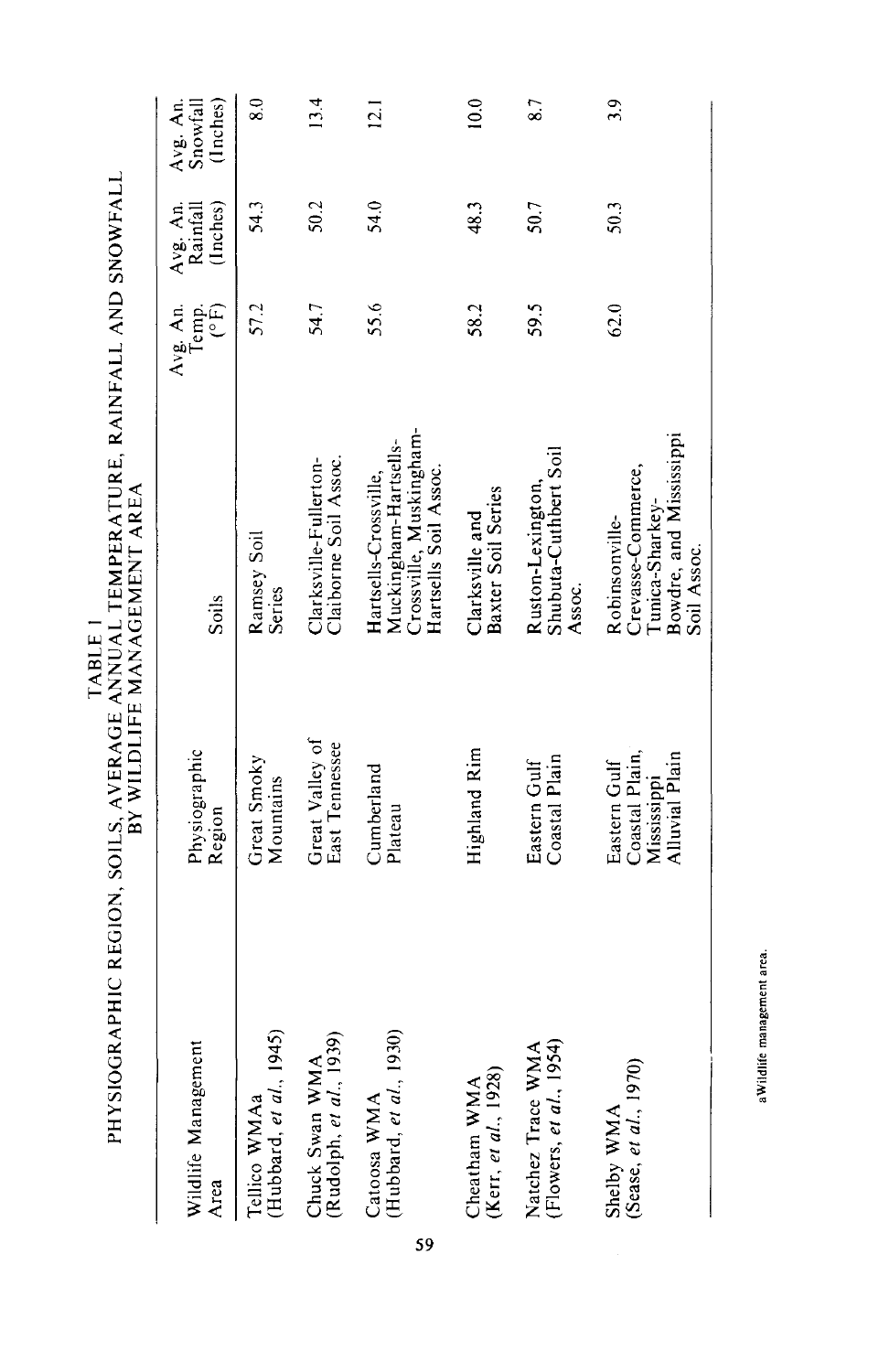#### PROCEDURES

Collections of mandibles from the Chuck Swan WMA were begun during the 1969-1970 hunting season. During the 1970-1971 hunting season, mandibles were collected from all six management areas; At Shelby and Tellico WMA's, where the deer-kill was not expected to be large (75 deer and less), mandibles were collected from all animals killed. At Catoosa, Cheathum and Natchez Trace WMA's, the number of mandibles to be collected was set at 50 per area. Special collections of mandibles were made at the Chuck Swan WMA, with no maximum number being established.

All mandibles collected were removed from the deer using the method described by Marshall, *et al.* (1964). As this technique of collection is used by Tennessee Game and Fish Commission personnel for removing the mandibles for age determination, hunter acceptance to the collection technique was good.

Upon removal from the animal, the mandibles were tagged with a number which corresponded to the number of the metal kill-tag placed on each animal by the Tennessee Game and Fish Commission. This was to enable later correlation of each mandible with the parameters of sex, age, weight, date and area. The mandibles were then placed in a double plastic bag, and frozen no later than the end of the day on which they were collected.

A standardized sample from each mandible was produced by placing the mandible in a vise and removing that portion of the mandible posterior to the third molar and anterior to the second premolar. Samples from fawn mandibles were obtained by the same method, but the cut was made into the ramus of the man- dible to insure being posterior to the third molar. The tissue of the mandibular cavity (MCT) was exposed by placing the mandible section on a flat hard surface and striking the mandible with a hammer. With practice, it was very easy to crack the bone in such a manner that the MCT could be removed in one piece.

Upon removal from the mandible, the MCT was inspected for bone chips. These chips were removed with forceps. The marrow was sectioned and placed into pre-weighed aluminum pans. All weighings were to the nearest 0.1 milligrams on a Mettler type H6T balance. Moisture was removed by placing the sample in a vacuum oven at 27 inches of Hg. for a minimum of 36 hours at 50°C.

Upon removal from the vacuum oven, the samples were cooled and reweighed. The dry weight of the MCT was determined by subtracting the pan weight from the latter weighing. The MCT was removed from the pan and placed in a Soxhlet ether extraction apparatus (Horwitz, 1960). The material was extracted for a period of four and one-half hours in a petroleum etherchloroform solution in the proportions 5: I. At the end of the extraction period, the ether solution was removed by boiling. The flask, now containing fat and other ether soluble substances, and the thimble, containing MCT residues, were placed in an oven for 24 hours at  $65^{\circ}$ C to remove any ether solution left after boiling. After the 24 hour period, the flasks and thimbles were cooled and reweighed. The percent MCT fat was determined on both a dry (PCFT) and wet (PCFTW) weight basis, by dividing the weight of the material extracted from the MCT by the dry and wet weight of the MCT prior to extraction.

Fat data for the mandibles collected on the six wildlife management areas were analyzed on an IBM 360, type 65 computer, using the statistical procedure developed by Barr and Goodnight (1971). The statistical procedures used included determination of the means, standard deviations, linear regressions and analysis of variances of percent MCT fat by area, sex, age and date of collection.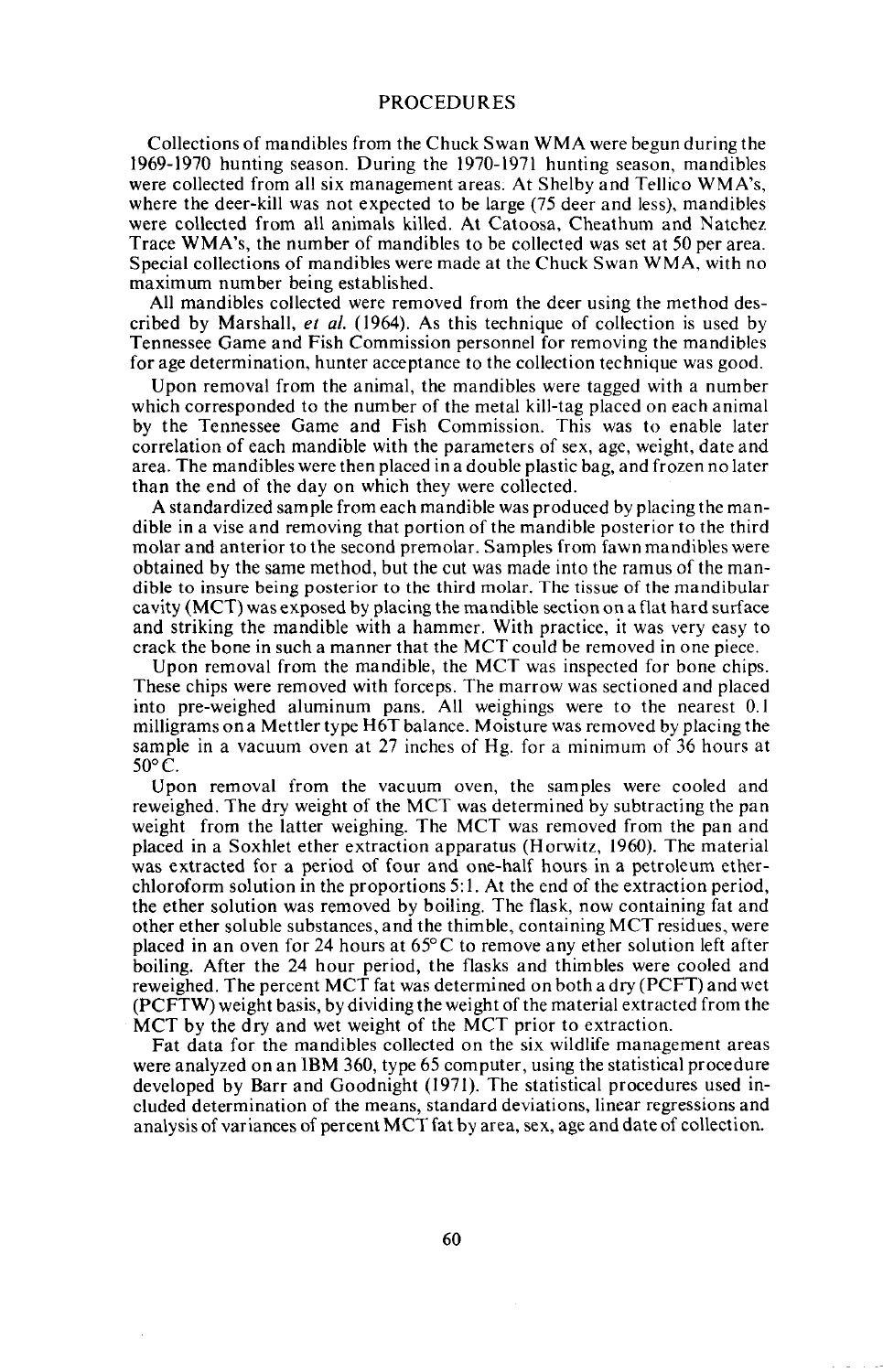#### RESULTS AND DISCUSSION

A total of 488 mandibles was collected from six wildlife management areas across the state. There was a variation of the percent fat (PCFT) among the six wildlife management areas from which mandibles were collected (Table 2). Females had a higher PCFT than did males for all areas, with a mean PCFT for females of 85.1 percent and a mean PCFT for males of 81.3 percent (Table 3). Age classes on all areas exhibited a general trend of increasing PCFT from the fawn age class up to and including the  $3\frac{1}{2}$  age class (Table 4). From the  $4\frac{1}{2}$  age class to the  $5\frac{1}{2}$ + age class, PCFT began to level off or slightly decrease depending on the management area in question. The overall means by age classes were as follows: fawns, 75.1 percent;  $1\frac{1}{2}$  age class, 82.1 percent;  $2\frac{1}{2}$  age class, 85.3 percent;  $3\frac{1}{2}$  age class,  $87.9$  percent;  $4\frac{1}{2}$  age class,  $87.4$  percent; and  $5\frac{1}{2}$ + age class, 88.4 percent. Cursory data indicated that PCFT increased by month of collection (Table 5). The one exception was the Tellico WMA where there was a 3.3 percent decrease in PCFT from October to November.

Monthly comparisons were obtained from the 1969-1970 Chuck Swan collections (Table 6). There was a 6.4 percent decrease from December, 1969 to January, 1970. In addition, the PCFT of mandibles in the 1969-1970 Chuck Swan collections exhibited varying increases and decreases corresponding to date of collection and age class (Table 7). The PCFT of all age classes of this collection exhibited an increase from December II, 1969 to December with the decrease continuing throughout the collections. The  $3\frac{1}{2}$  class continued to increase until December 29,1969, at which time the PCFT of this age class began to decrease. The total decrease in PCFT (7.6 percent for  $1\frac{1}{2}$  age class, 6.5 percent for the  $2\frac{1}{2}$  age class, and 4.9 percent for the  $3\frac{1}{2}$  age class) occurred in a period of two weeks for the  $1\frac{1}{2}$  and  $2\frac{1}{2}$  age classes and one week for the  $3\frac{1}{2}$  age class.

| Area          | N               | Mean<br>PCFT | N  | Mean<br><b>PCFTW</b> | S.D.  | S.D.<br><b>PCFT PCFTW</b> |
|---------------|-----------------|--------------|----|----------------------|-------|---------------------------|
| Tellico       | 41              | 83.4%        | 36 | 59.2%                | 9.22  | 12.01                     |
| Chuck Swan    | 59 <sub>b</sub> | 80.3         | 59 | 54.8                 |       |                           |
| Catoosa       | 50              | 87.4         | 50 | 63.7                 | 7.65  | 9.90                      |
| Cheatham      | 34              | 88.2         | 24 | 61.7                 | 6.23  | 16.14                     |
| Natchez Trace | 50              | 80.2         | 49 | 51.7                 | 10.66 | 13.14                     |
| Shelby        | 67              | 82.0         | 67 | 51.1                 | 8.93  | 11.19                     |

# TABLE 2

# MEANS AND STANDARD DEVIATIONS OF PERCENT OF TISSUE FAT OF THE MANDIBULAR CAVITY FROM WHITE-TAILED DEER ON A DRY WEIGHT (PCFT) AND WET WEIGHT (PCFT) BASIS BY MANAGEMENT AREA

aAnalysis of variance of tissue fat of the mandibular cavity by areas revealed a significant difference in tissue fat between areas (P 0.05).

- bTotal sample for Chuck Swan Wildlife Management Area was 246 mandibles. For all comparisons involving area<br>only those mandibles collected during the 1970-71 hunting season were used.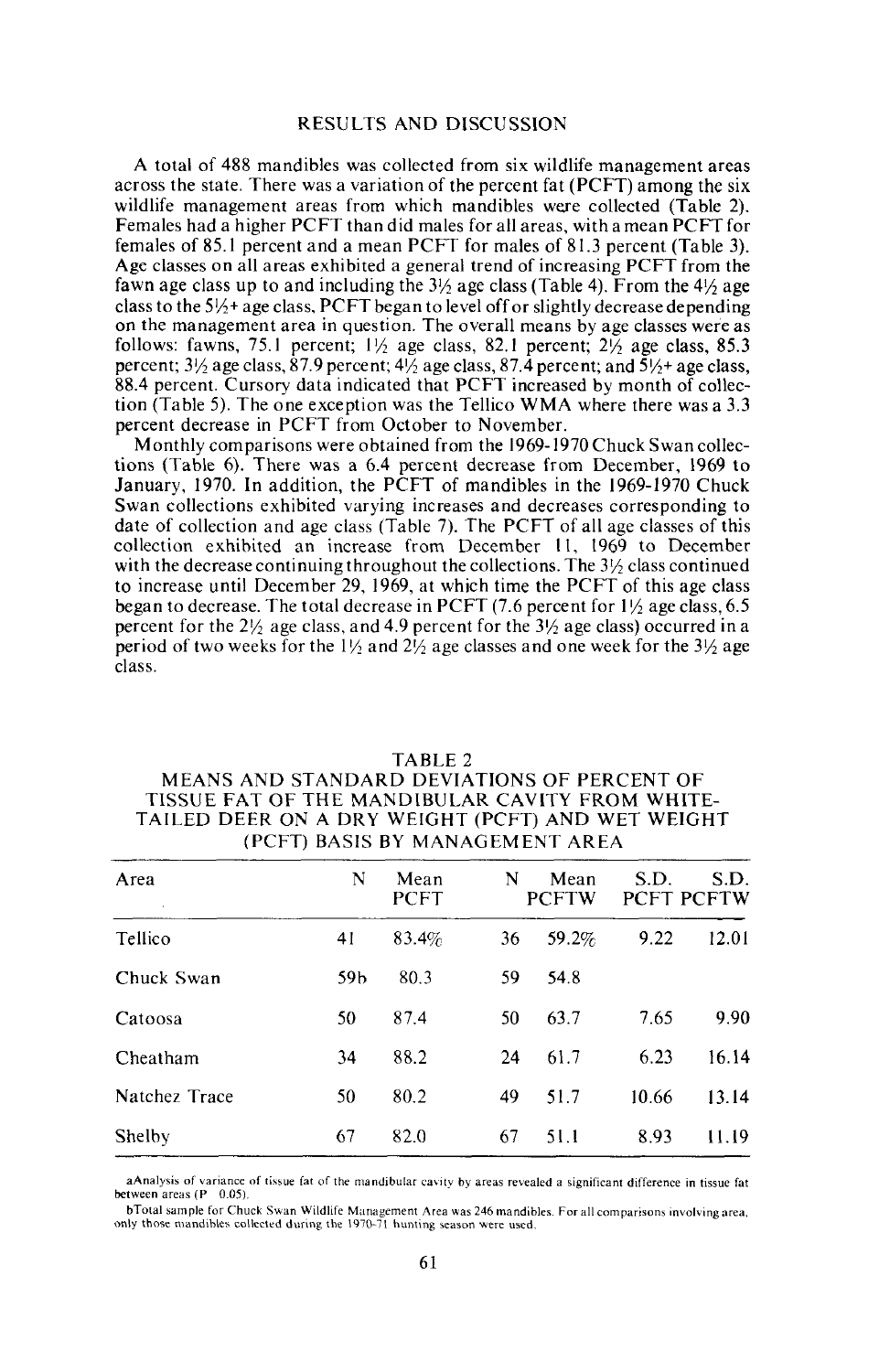## TABLE 3 MEANS AND STANDARD DEVIATIONS OF PERCENT OF TISSUE FAT OF THE MANDIBULAR CAVITY OF WHITE-TAILED DEER BY MANAGEMENT AREA AND SEX

| Area          | PCFTa<br>Males | S.D.<br>Males | PCFTa<br>Females | S.D.<br>Females |
|---------------|----------------|---------------|------------------|-----------------|
| Tellico       | 83.4%          | 9.22          | NCb              |                 |
| Chuck Swan    | 79.7           | 11.27         | 81.2%            | 14.36           |
| Catoosa       | 85.3           | 7.74          | 88.6             | 7.45            |
| Cheatham      | 85.7           | 7.40          | 89.3             | 5.50            |
| Natchez Trace | 76.8           | 12.81         | 81.9             | 9.11            |
| Shelby        | 78.8           | 9.53          | 84.5             | 7.64            |

**aPercent fat content.**

hBuck only.

## TABLE 4 MEANS OF PERCENT OF TISSUE FAT OF THE MANDIBULAR CAVITY OF WHITE-TAILED DEER BY MANAGEMENT AREA AND AGE CLASS

| Area          |            |       | Age Classes    |                |                |         |
|---------------|------------|-------|----------------|----------------|----------------|---------|
|               | Fawn       | 1½    | $2\frac{1}{2}$ | $3\frac{1}{2}$ | $4\frac{1}{2}$ | $51/1+$ |
| Tellico       | <b>NCa</b> | 81.6% | 83.0%          | 86.0%          | 86.0%          | 84.6%   |
| Chuck Swan    | 66.5%      | 74.4  | 81.0           | 84.7           | 88.1           | 89.2    |
| Catoosa       | 82.0       | 85.7  | 87.4           | 90.0           | 92.7           | 93.8    |
| Cheatham      | 84.7       | 85.3  | 90.2           | 91.0           | <b>NCa</b>     | 92.8    |
| Natchez Trace | 70.5       | 81.5  | 81.9           | 90.5           | 81.3           | 89.8    |
| Shelby        | 72.1       | 83.1  | 88.9           | 87.0           | 89.8           | 87.3    |
|               |            |       |                |                |                |         |

**aNC indicates no collections made,**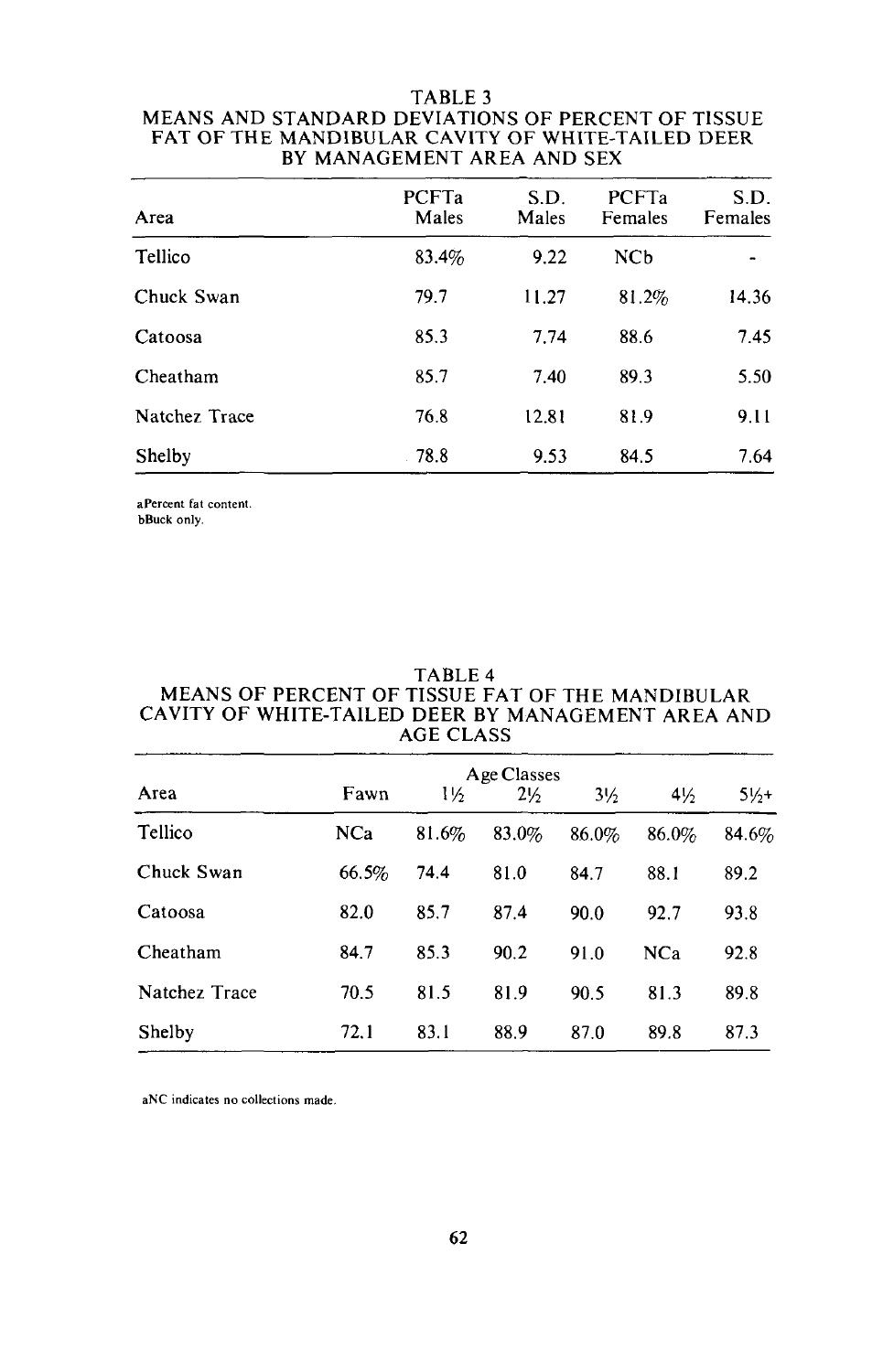## TABLE 5 MEANS OF TISSUE FAT OF THE MANDIBULAR CAVITY OF WHITE-TAILED DEER BY MANAGEMENT AREA AND MONTH OF COLLECTION

| Area          | October    | November | December   |
|---------------|------------|----------|------------|
| Tellico       | 85.7%      | 82.4%    | <b>NCa</b> |
| Chuck Swan    | 66.0       | 81.4     | NC         |
| Catoosa       | <b>NCa</b> | 87.4     | NC         |
| Cheatham      | NC         | 88.2     | NC.        |
| Natchez Trace | 79.5       | 79.7     | 82.6       |
| Shelby        | 81.6       | 82.3     | NC         |

aNC indicates no collections made.

#### TABLE 7 MEAN PERCENT OFTISSUE FATOFTHE MANDIBULAR CAVITY OF WHITE-TAILED DEER BY AGE CLASS AND DATE OF COLLECTION FOR MANDIBLES COLLECTED ON THE CHUCK SWAN WILDLIFE MANAGEMENT AREA DURING THE PERIOD OF DECEMBER, 1969 TO JANUARY, 1970

| Collection     |       | Age Classes    |                |                |       |
|----------------|-------|----------------|----------------|----------------|-------|
| Dates          | 1½    | $2\frac{1}{2}$ | $3\frac{1}{2}$ | $4\frac{1}{2}$ | 51/1  |
| Dec. 11-17     | 75.9% | 79.7%          | $83.1\%$       |                |       |
| Dec. 17-23     | 76.9  | 83.0           | 83.2           |                |       |
| Dec. 23-29     | 75.5  | 78.7           | 83.8           |                |       |
| Dec. 29-Jan. 3 | 69.3  | 76.5           | 78.9           | 86.2a          | 81.8a |

aDue to the small sample size, all mandibles in the  $4\frac{1}{2}$  and  $5\frac{1}{2}$  age classes were averaged.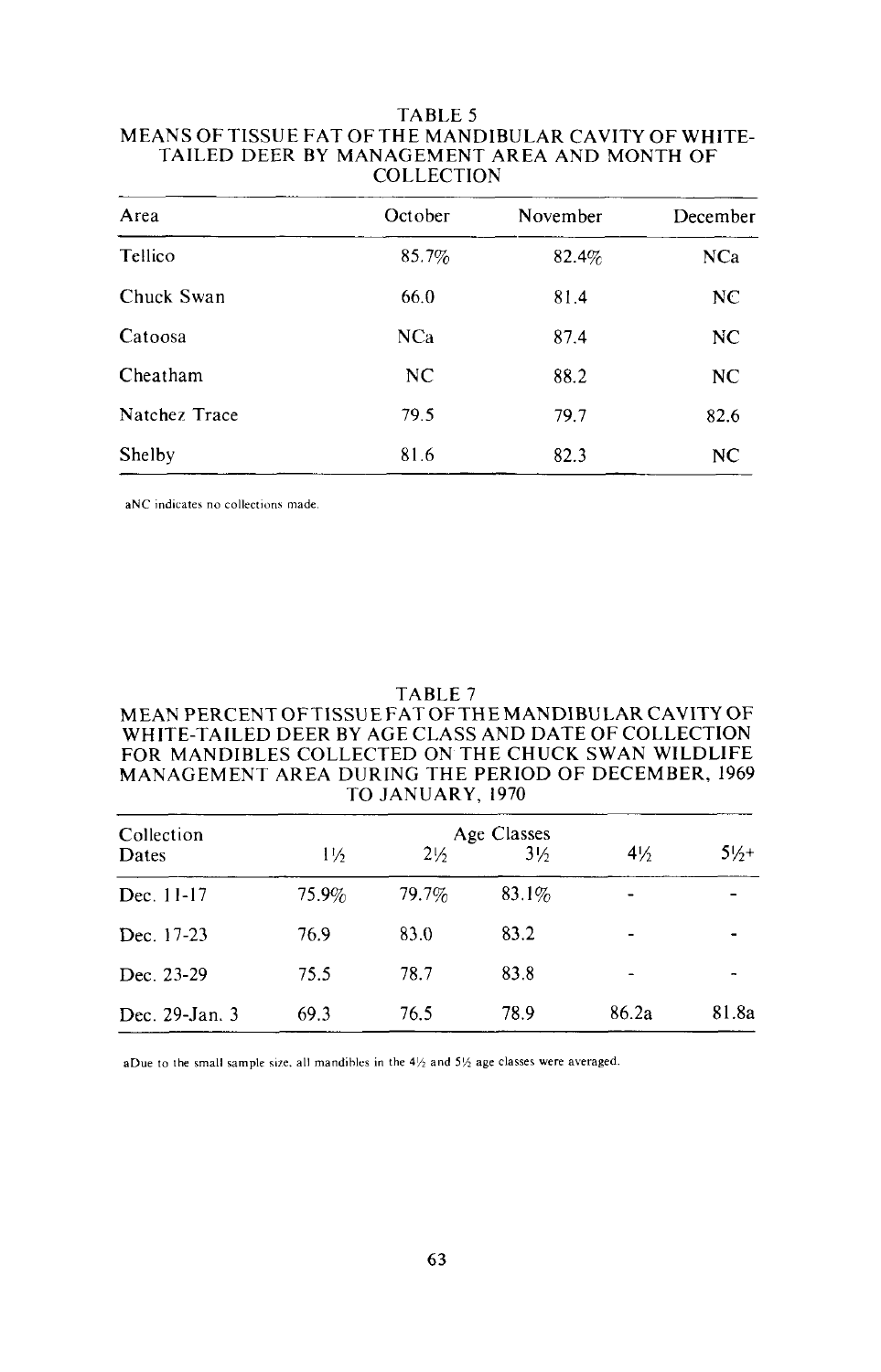|                                                                                                                                                                                                                                              |                                                                                                                               | NC 80.8%74.4%                    | NC NC                     |                                    |
|----------------------------------------------------------------------------------------------------------------------------------------------------------------------------------------------------------------------------------------------|-------------------------------------------------------------------------------------------------------------------------------|----------------------------------|---------------------------|------------------------------------|
|                                                                                                                                                                                                                                              |                                                                                                                               |                                  |                           |                                    |
|                                                                                                                                                                                                                                              |                                                                                                                               |                                  | 81.4                      |                                    |
|                                                                                                                                                                                                                                              |                                                                                                                               | $\frac{C}{Z}$                    | 66.0                      |                                    |
|                                                                                                                                                                                                                                              | Mean<br>PCFTW Males males Fawn $1\frac{1}{2}$ $2\frac{1}{2}$ $3\frac{1}{2}$ $4\frac{1}{2}$ $5\frac{1}{2}$ Oct. Nov. Dec. Jan. |                                  | 89.2                      |                                    |
|                                                                                                                                                                                                                                              |                                                                                                                               | NC 75.7% 80.5% 82.7% 86.3% 79.1% | 88.1                      |                                    |
|                                                                                                                                                                                                                                              |                                                                                                                               |                                  | 84.7                      |                                    |
| T OF TISSUE FAT OF THE MANDIBULAR CAVITY OF WHITE-TAILED DEER ON THE CHUCK SWAN<br>NAGEMENT AREA FOR COLLECTION YEARS 1969-1970 AND 1970-1971 BY YEAR, SEX, AGE CLASS,<br>AND MONTH OF COLLECTION<br>TABLE 6<br>MEAN PERCENT<br>WILDLIFE MAI |                                                                                                                               |                                  | 81.0                      |                                    |
|                                                                                                                                                                                                                                              |                                                                                                                               |                                  |                           |                                    |
|                                                                                                                                                                                                                                              |                                                                                                                               |                                  | 54.8 79.7 81.2 66.5 74.4  |                                    |
|                                                                                                                                                                                                                                              |                                                                                                                               | N <sub>Ca</sub>                  |                           |                                    |
|                                                                                                                                                                                                                                              |                                                                                                                               | 56.8% 80.1%                      |                           | aNC indicates no collections made. |
|                                                                                                                                                                                                                                              |                                                                                                                               |                                  |                           |                                    |
|                                                                                                                                                                                                                                              | Mean<br>PCFT F                                                                                                                | $80.1\%$                         | $\tilde{\rm s}$           |                                    |
|                                                                                                                                                                                                                                              | Year                                                                                                                          | First<br>(1969-<br>1970)         | Second<br>(1970-<br>1971) |                                    |

64

aNC indicates no collections made.aNC indicates no collectiv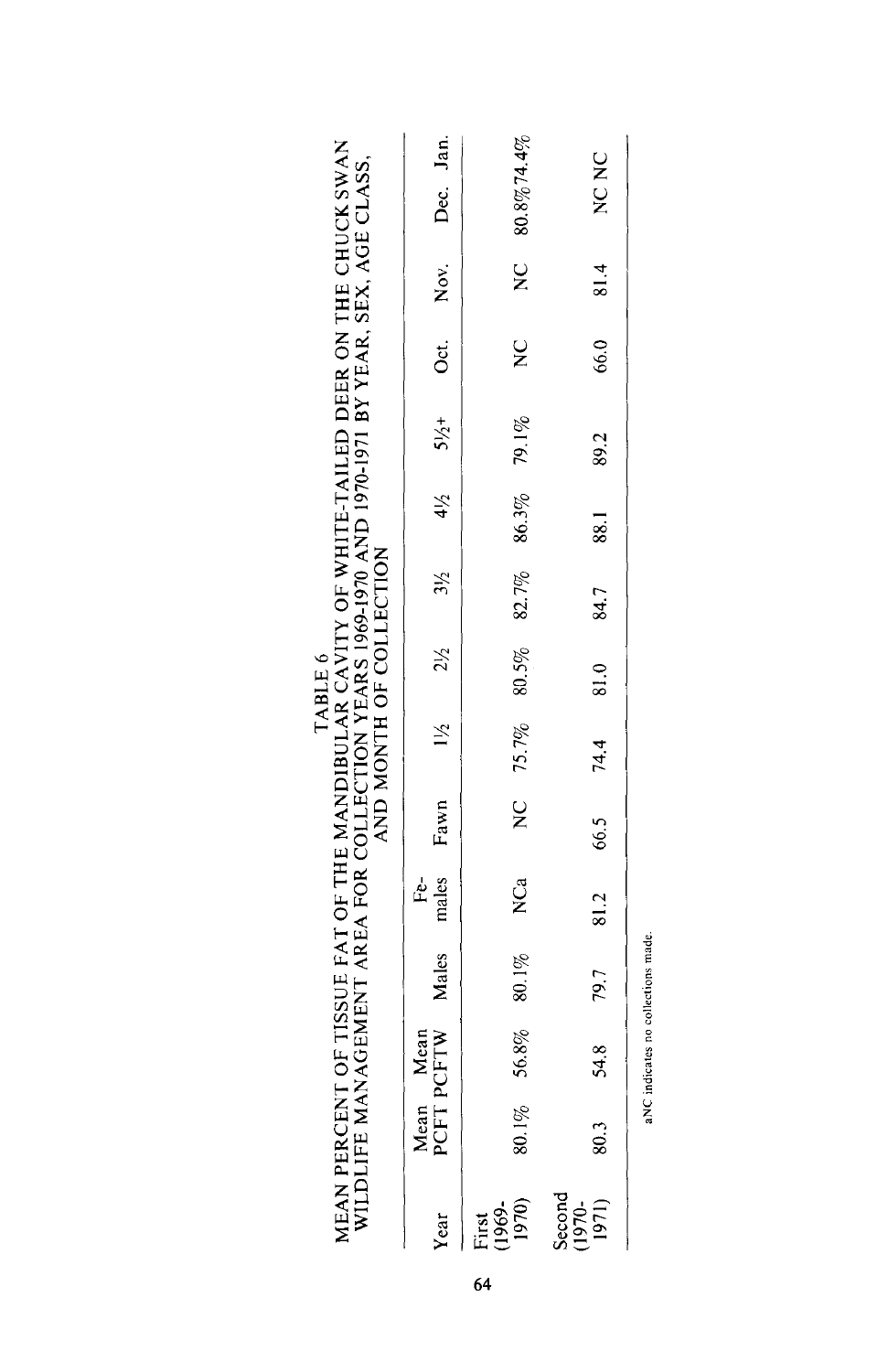Even though collections on the Chuck Swan WMA occurred in different months for the two collection-years, some comparisons could be made (Table 6). The mean PCFT for the first year was 80.1 percent, while the mean PCFTfor the second year was 80.3 percent. Due to the fact that the first year was a buck-only hunt, no comparisons of the PCFT for females could be made. The mean PCFT for males in the first year was 80.1 percent and the second year 79.7 percent. Both years' collections exhibited an increase in PCFT in age classes, with the PCFT of the first year generally being I to 2 percent lower than the second year. No comparison of the mean monthly PCFT could be made due to the fact that there was no overlapping of collections.

An analysis of percent MCT fat between the six WMA's showed considerable variation between the mean PCFTs of the deer on the six areas. When a SNK range test was conducted on those means, the mean PCFT of the Cheathum and Catoosa WMA's were significantly higher  $(P \ 0.05)$  than the mean PCFT's of the Chuck Swan, Natchez Trace, and Shelby WMA's.

The differences that occurred between these areas could have been due to many reasons (such as sex, age and month of collection). The possibility also existed that the deer populations on the two areas were in better physical condition than were the deer on the other areas.

With the exception of the Tellico WMA, where a buck-only hunt was held, mandibles from both males and females were collected. The data revealed that females had a mean PCFT that was 1.2 percent to 5.7 percent higher than the PCFT of males. A possible explanation for the difference was that collections occurred either near or during the rutting season. During the rut, bucks lose weight rapidly due to little food intake and high energy expenditure (Taylor, 1961). Since the decrease of body weight was due to the utilization of fat for energy, there would be a decrease in PCFT during the rut period.

Sample sex ratios (females/ males) determined for each area were: Chuck Swan 1:0.903, Catoosa 1:0.562, Cheathum 1:0.417, Natchez Trace 1:0.515, Shelby 1:0.810. These ratios could be significant due to females having a higher mean PCFT than males. If a sample of mandibles contained a higher proportion of mandibles from females than a sample of mandibles from another area, the mean PCFT of the first sample would be biased higher. It can be concluded that any comparison of mean PCFT between areas should utilize the PCFT of either males or females, not a combination of both.

To further complicate the comparison of mean PCFT between areas, the number of individuals collected in the various age classes could cause an increase or decrease of mean PCFT for each area. It was shown earlier that there was a considerable difference of PCFT between age classes. The average difference between age classes for all areas was 7.0 percent between fawns and the  $1\frac{1}{2}$  age class, 3.2 percent between the  $1\frac{1}{2}$  and  $2\frac{1}{2}$  age classes, 2.6 percent between the  $2\frac{1}{2}$ and 3\/<sub>2</sub> age classes, -0.5 percent between the  $3\frac{1}{2}$  and  $4\frac{1}{2}$  age classes, and 1.0 percent between the  $4\frac{1}{2}$  and  $5\frac{1}{2}$ + age classes. There is a possibility that the PCFT of the fawn and  $1/4$  age classes can be higher or lower than the values shown here due to the variability of the MCT that was encountered in these age classes (Nichols, 1972). It is felt that this variation is the cause of the differences of the PCFT levels between the fawn and the  $2\frac{1}{2}$  age classes for each of the WMA's. The differences ranged from 5.4 percent for the Catoosa WMA to 16.8 percent for the Shelby WMA. The above indicates that a comparison of PCFT between areas should use only the upper age classes, since this group has the least variability between age classes and individual mandibles.

Besides the parameters of sex and age affecting the mean PCFT of deer for a given area, date of collection might also influence the mean PCFT of the deer on the areas in question. The mean PCFT exhibited an increase in the months of October, November and December. These increases of PCFT by month were from 1.0 percent to 2.9 percent, and depended on the area and month in ques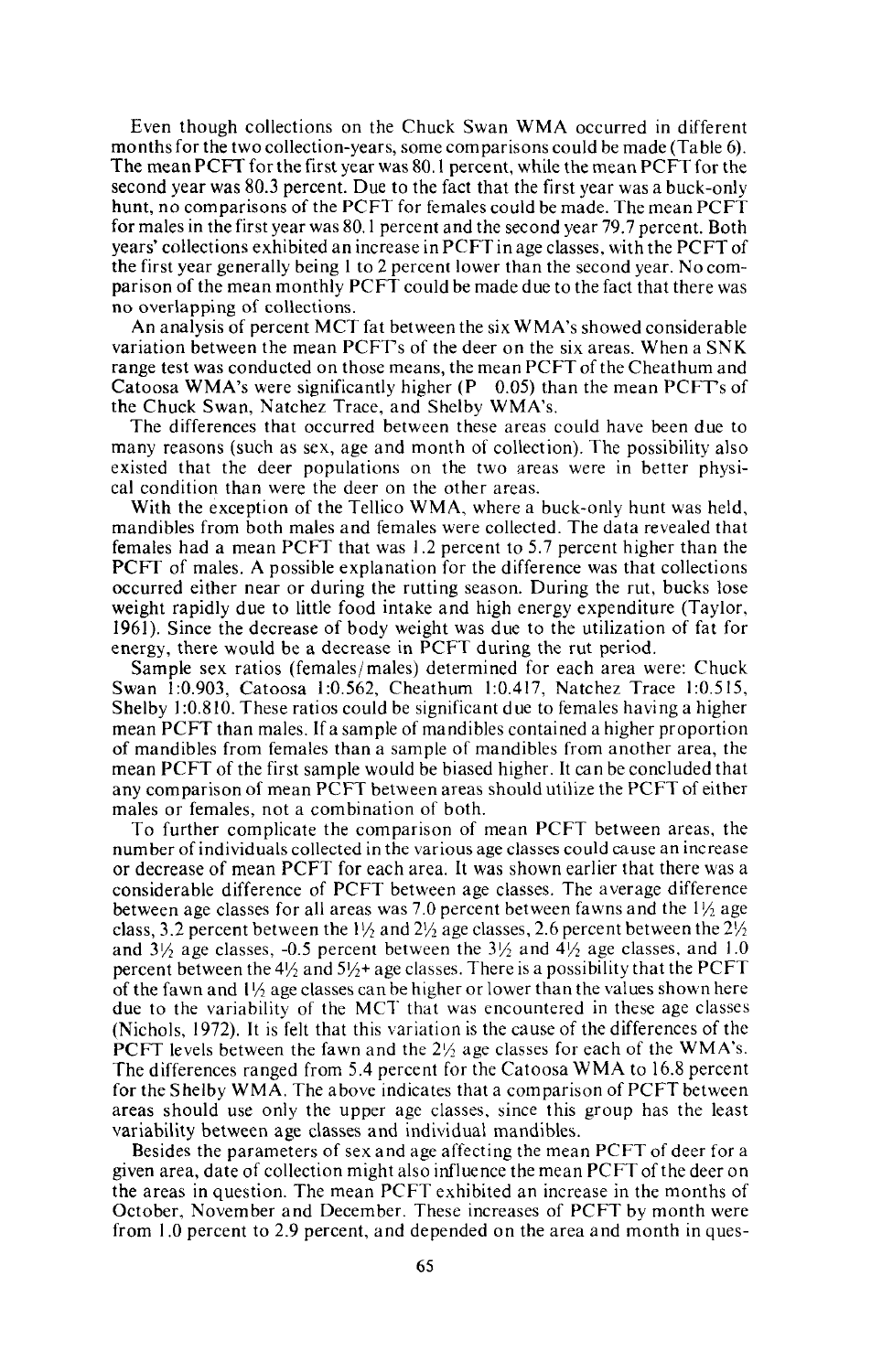tion. It was interesting to note that on the Chuck Swan WMA there was a 15.4 percent increase from October to November. However, this increase was due to the October sample consisting entirely of animals in the fawn age class. A comparison of the December and January collections from the Chuck Swan WMA revealed a decrease in PCFT of 6.4 percent between the mandibles collected during these two months. Thus, date of collection can have a significant affect on mean PCFT levels.

Additional analysis of the mandibles collected from the Chuck Swan WMA during the period of December, 1969 and January, 1970 revealed that PCFT by age classes exhibited a differential decrease, with the the younger age classes first showing a decrease in PCFT (Table 7). This type of decrease in a fat reserve should be expected as it is the younger animals who suffer from food shortages first, due to their need of food for both maintenance and growth. Thus, analysis of data on condition of deer should include data on fawns and yearlings, but due to the variabilities of PCFT in these age classes, this data should be analyzed on the basis of trends rather than absolute values.

In the previous discussion, it was concluded that both age and sex ratios explained part of the variation of PCFT between the six wildlife management areas in this study. The date of collection was found to have little effect on the variation of PCFT between areas in the 1970-1971 collections. It was shown that collections made while the mean PCFT was increasing (October, November, December) should not be compared to collections made while the mean PCFT was decreasing (late December and January). Because of the complexity of the interrelationship of sex and age on the mean PCFT for the six wildlife management areas, an analysis of the PCFT of females  $2\frac{1}{2}$  years or older was conducted. By using this sample, the influence of sex and age was removed. A small sample size prevented analyzing the same data for males. Since a buckonly hunt was conducted on the Tellico WMA, a comparison of the mean PCFT of this area with the mean PCFT of the other areas could not be made.

The results of the comparison of the mean PCFT of females  $2\frac{1}{2}$  years or older are shown in Table 8. The mean PCFT of females  $2\frac{1}{2}$  years or older was from 2.9 percent to 7.1 percent higher, by area, than the mean PCFT calculated by using the PCFT from all mandibles collected on each area. The difference of these means was likely due to the influence of the younger age groups. The Chuck Swan WMA had an adequate sample of mandibles of males  $2\frac{1}{2}$ + years from which the PCFT of males and females could be compared. The difference of the mean PCFT of females and males increased from 1.5 percent for all age groups to 4.1 percent for animals  $2\frac{1}{2}$  years. This comparison again shows the difference of PCFT of males and females. The mean PCFT of females  $2\frac{1}{2}$ + years was compared by area using a SNK multiple range test at a probability level of 0.05 or less. The test showed that there was no statistical difference between the mean PCFT of the five WMA's. However, the mean PCFT of the deer herd on the Natchez Trace WMA was somewhat lower (3.8 to 7.4 percent) than the mean PCFTs of the deer herds on the other WMA's. A comparison of data on browse, mast and population indexes (Tennessee Game and Fish Commission, 1970) for the WMA's did not reveal possible causes for the variation.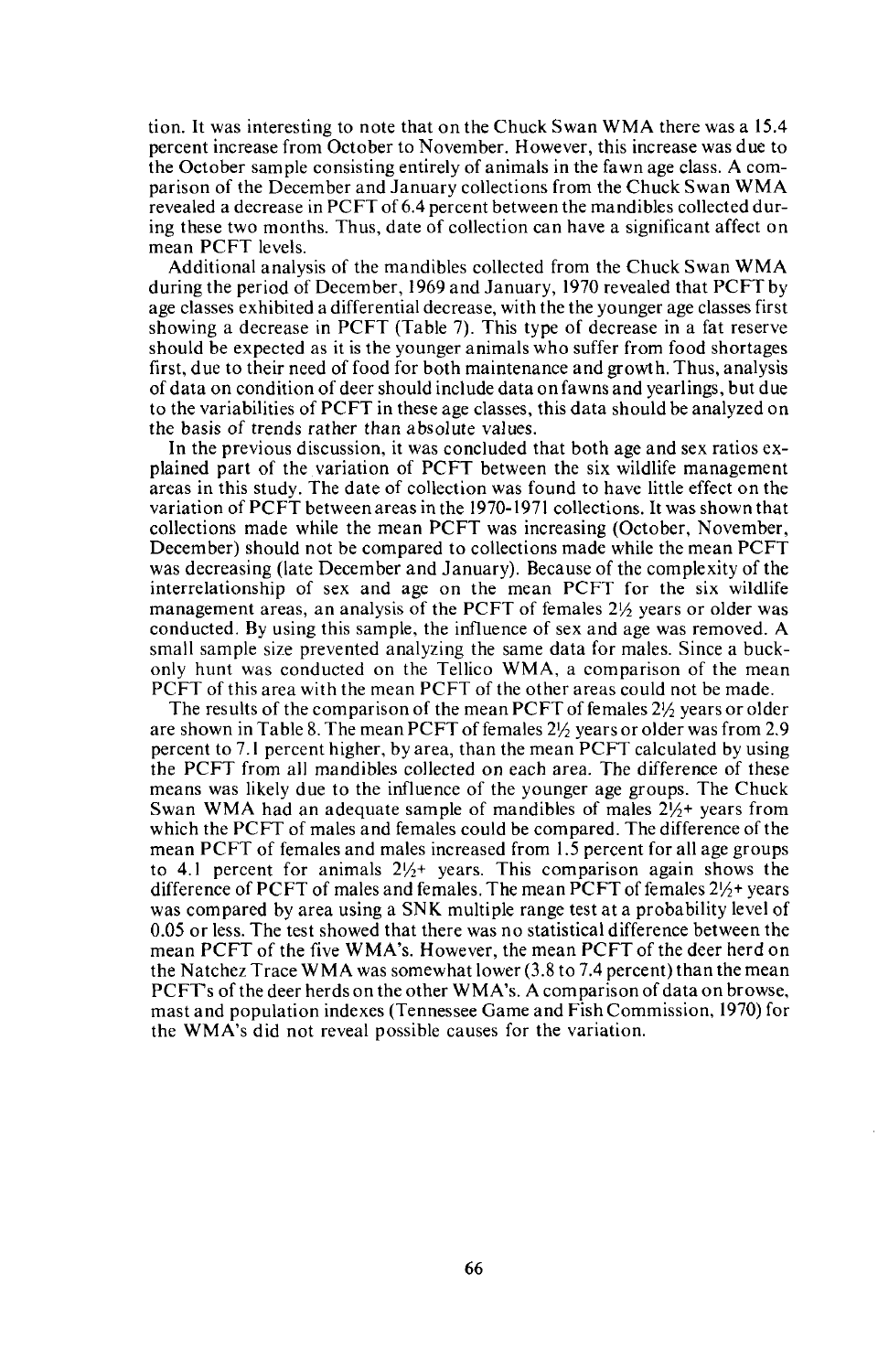| OLDER FOR THE 1970-1971 COLLECTION |            |                             |    |             |  |  |
|------------------------------------|------------|-----------------------------|----|-------------|--|--|
| Area                               | Males<br>N | Females<br><b>PCFT</b><br>N |    | <b>PCFT</b> |  |  |
| Tellico                            | 26         | 84.2%                       | -a |             |  |  |
| Chuck Swan                         | 18         | 83.3                        | 16 | $87.4\%$    |  |  |
| Catoosa                            | 4          | 90.1                        | 23 | 90.8        |  |  |
| Cheatham                           | 2          | 91.0                        | 16 | 91.0        |  |  |
| Natchez Trace                      | 2          | 92.7                        | 20 | 83.6        |  |  |
| Shelby                             | 4          | 86.2                        | 15 | 88.9        |  |  |

# TABLE 8 MEAN PERCENT OF TISSUE FAT OF THE MANDIBULAR CAVITY BY AREA AND SEX FOR WHITE-TAILED DEER 2½ YEARS OR

**aBuck-on]y hunt.**

#### LITERATURE CITED

- Baker, M. F., and F. X. Leuth. 1966. Mandibular cavity tissue as a possible indicator of condition in deer. Proc. 20th. Ann. Conf. S. E. Assoc. G. & F. Comm. p. 69-74.
- Barr, A. J., and J. H. Goodnight. 1971. Statistical analysis system. North Carolina State University. Raleigh, North Carolina.
- Barrett, J. W. 1962. *Regional Silviculture of the United States.* The Ronald Press Co. New York, New York. 610 pp.
- Bear, G. D. 1971. Seasonal trends in fat levels of pronghorns, *Antilocapra americana,* in Colorado. J. Mamm. 52(3):583-589.
- Bischoff, A. I. 1954. Limitations of the bone marrow technique in determining malnutrition in deer. Proc. Western Assoc. State G. & F. Comm. 9 pp.
- Bloom, W., and D. W. Fawcett. 1969. *A Textbook of Histology*. W. B. Saunders Co. Philadelphia. 858 pp.
- Cheathum, E. L. 1949. Bone marrow as an index of malnutrition in deer, N. Y. State Cons. 3(5):19-22.
- Dickson, R. R. 1960. Climates of the States, Tennessee. Climatology of the United States. No. 60-40. U. S. Dept. Commerce, Weather Bureau. 10 pp.
- Flowers, R. **L., L.** D. Williams, D. D. Walker, J. A. Phillips, and M. J. Edwards. 1954. Soil survey of Henderson Co., Tennessee. USDA. Soil Conservation Service. Series 1954. No.9. 115 pp.
- Greer, K. 1968. A compression method indicates fat content of elk (Wapiti) femur marrows. J. Wild\. Mgmt. 43(4):747-751.
- Hammond, J. 1940. Some factors affecting the quality and composition of meat. Chern. and Ind. (Rev.) 59:521-525.
- Harris, D. 1949. Symptoms of malnutrition in deer. J. Wildl. Mgmt. 9(4):319-322.